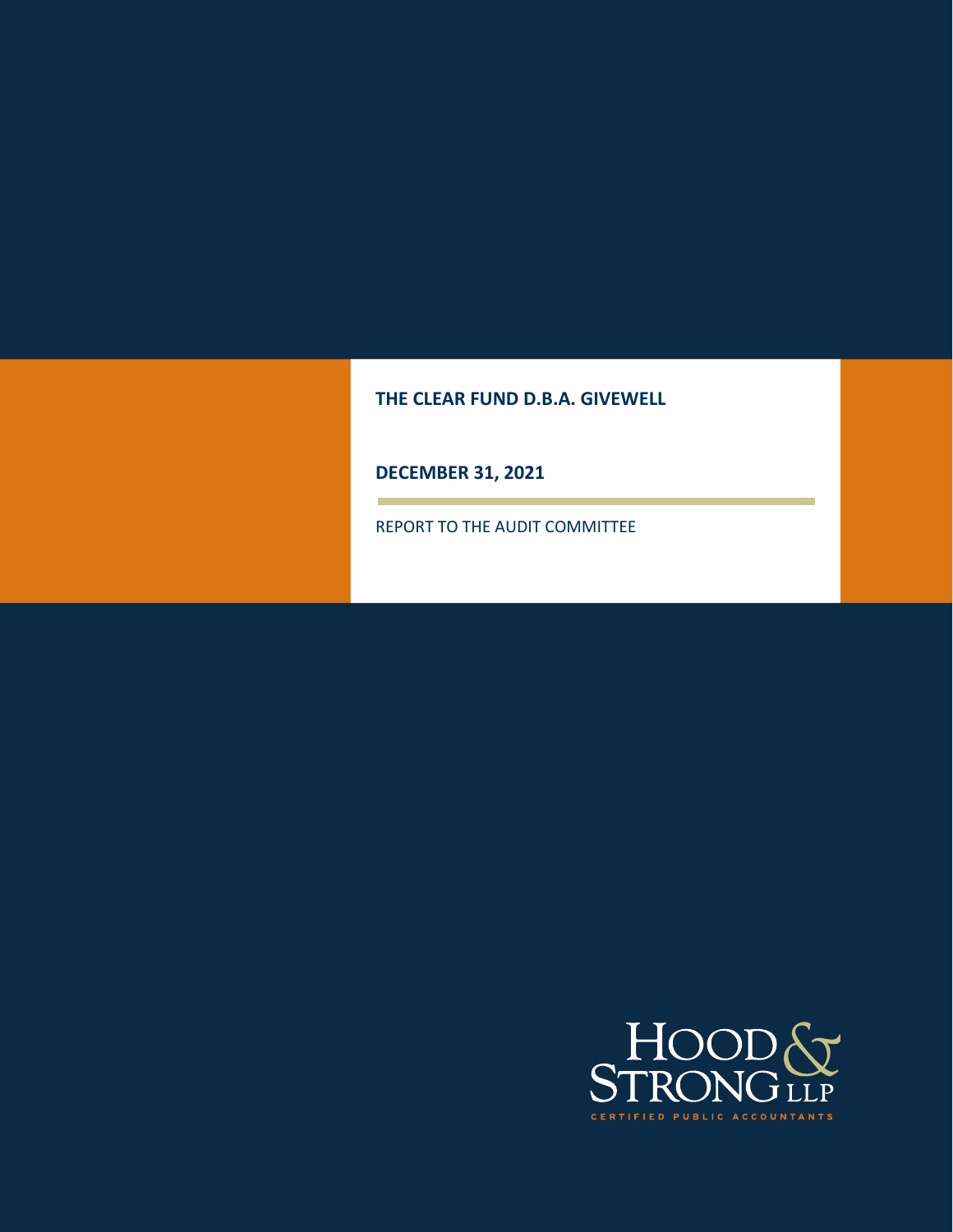

**A Century Strong** 

May 31, 2022

TO THE AUDIT COMMITTEE THE CLEAR FUND d.b.a. GIVEWELL San Francisco, California

We are pleased to present this report related to our audit of the financial statements of **THE CLEAR FUND d.b.a. GIVEWELL (GiveWell)** for the year ended December 31, 2021. This report summarizes certain matters required by professional standards to be communicated to you in your oversight responsibility for GiveWell's financial reporting process.

This report is intended solely for the information and use of the Audit Committee, Board of Directors and management, and is not intended to be, and should not be, used by anyone other than these specified parties. It will be our pleasure to respond to any questions you have about this report. We appreciated the opportunity to be of service to GiveWell.

Hood & Strong LLP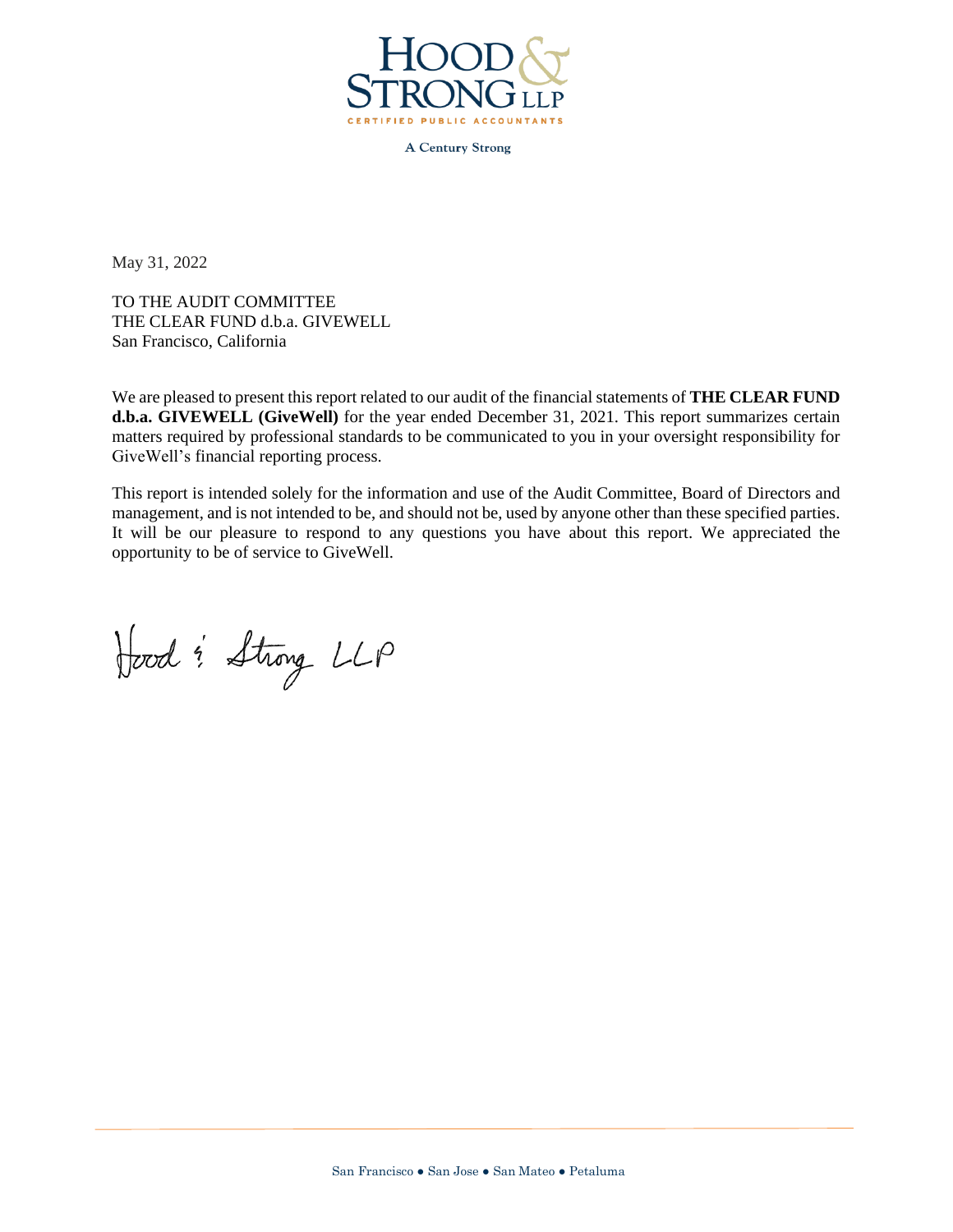**Report to The Audit Committee**

**Required Communications** 1 - 3

**Attachment:**

Letter Communicating Internal Control Recommendations Appendix A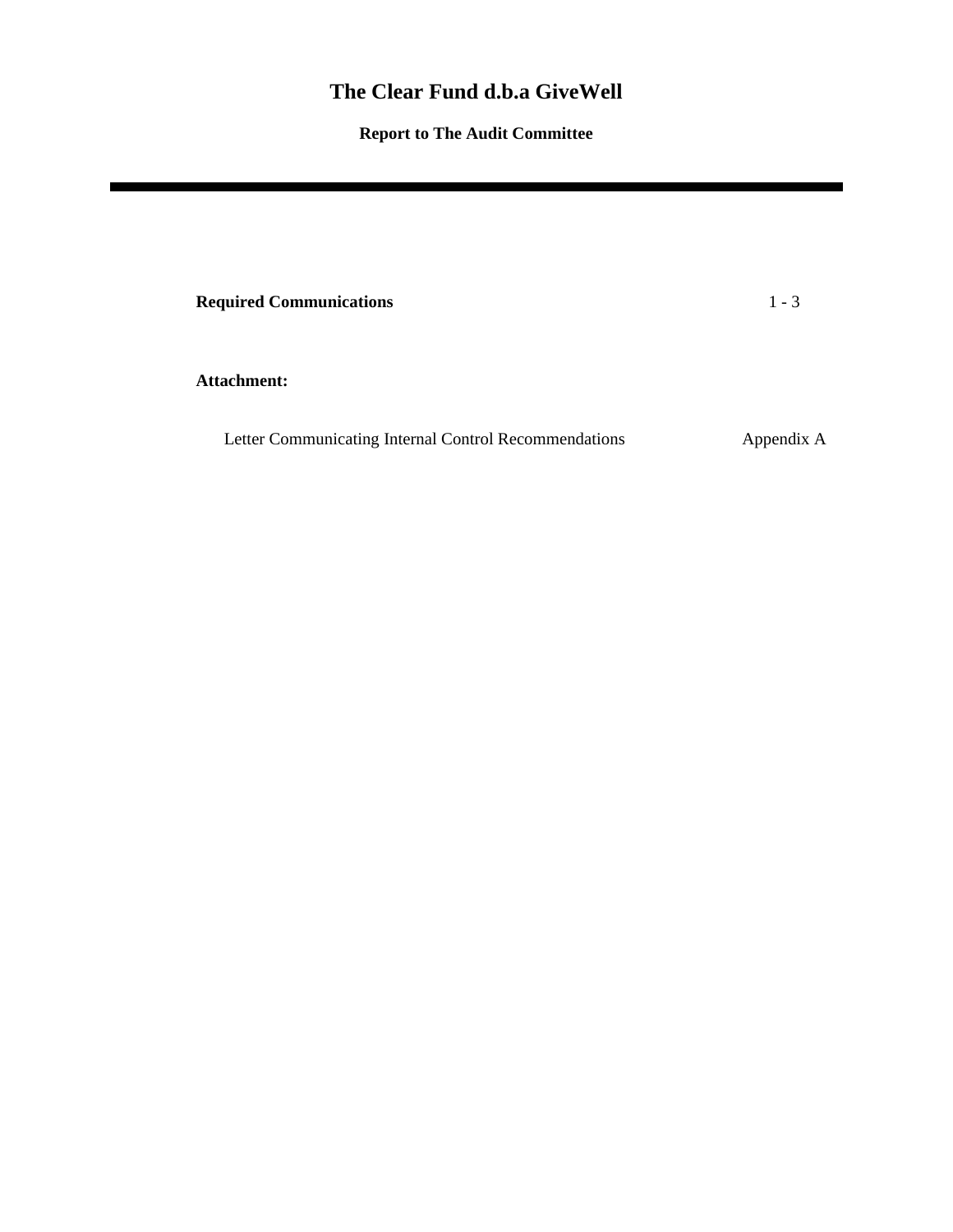## **Report to The Audit Committee**

Generally accepted auditing standards (AU-C 260, *The Auditor's Communication With Those Charged With Governance)* require the auditor to promote effective two-way communication between the auditor and those charged with governance. Consistent with this requirement, the following summarizes our responsibilities regarding the financial statement audit as well as observations arising from our audit that are significant and relevant to your responsibility to oversee the financial reporting process.

| Area                                                                                                 | <b>Comments</b>                                                                                                                                                                                                                                                                                                                                                                                                                                                                                                                                                                                                                                                        |
|------------------------------------------------------------------------------------------------------|------------------------------------------------------------------------------------------------------------------------------------------------------------------------------------------------------------------------------------------------------------------------------------------------------------------------------------------------------------------------------------------------------------------------------------------------------------------------------------------------------------------------------------------------------------------------------------------------------------------------------------------------------------------------|
| Our Responsibilities with Regard to<br>the Financial Statement Audit                                 | Our responsibilities under auditing standards generally<br>accepted in the United States of America have been<br>described to you in our engagement letter dated<br>February 22, 2022. Our audit of the financial statements<br>does not relieve management or those charged with<br>governance of their responsibilities, which are also<br>described in that letter.                                                                                                                                                                                                                                                                                                 |
| <b>Overview of the Planned Scope and</b><br><b>Timing of the Financial Statement</b><br><b>Audit</b> | We have issued a separate communication regarding the<br>planned scope and timing of our audit as an attachment to<br>our engagement letter.                                                                                                                                                                                                                                                                                                                                                                                                                                                                                                                           |
| <b>Accounting Policies and Practices</b>                                                             | <b>Preferability of Accounting Policies and Practices</b>                                                                                                                                                                                                                                                                                                                                                                                                                                                                                                                                                                                                              |
|                                                                                                      | Under generally accepted accounting principles, in certain<br>circumstances, management may select among alternative<br>accounting practices. In our view, in such circumstances,<br>management has selected the preferable accounting<br>practice.                                                                                                                                                                                                                                                                                                                                                                                                                    |
|                                                                                                      | <b>Adoption of, or Change in, Accounting Policies</b>                                                                                                                                                                                                                                                                                                                                                                                                                                                                                                                                                                                                                  |
|                                                                                                      | In February 2016, the Financial Accounting Standards<br>Board (FASB) issued Accounting Standards Update (ASU)<br>2016-02, Leases (Topic 842). Under the new guidance,<br>lessees are required to recognize, at commencement date, a<br>lease liability representing the lessee's obligation to make<br>payments arising from the lease and a right- of-use asset<br>representing the lessee's right to use, or control the use of,<br>a specified asset for the lease term. This guidance is<br>effective<br>for<br>fiscal<br>beginning<br>after<br>years<br>December 15, 2021 with early adoption permitted.<br>GiveWell adopted Topic 842 beginning January 1, 2021. |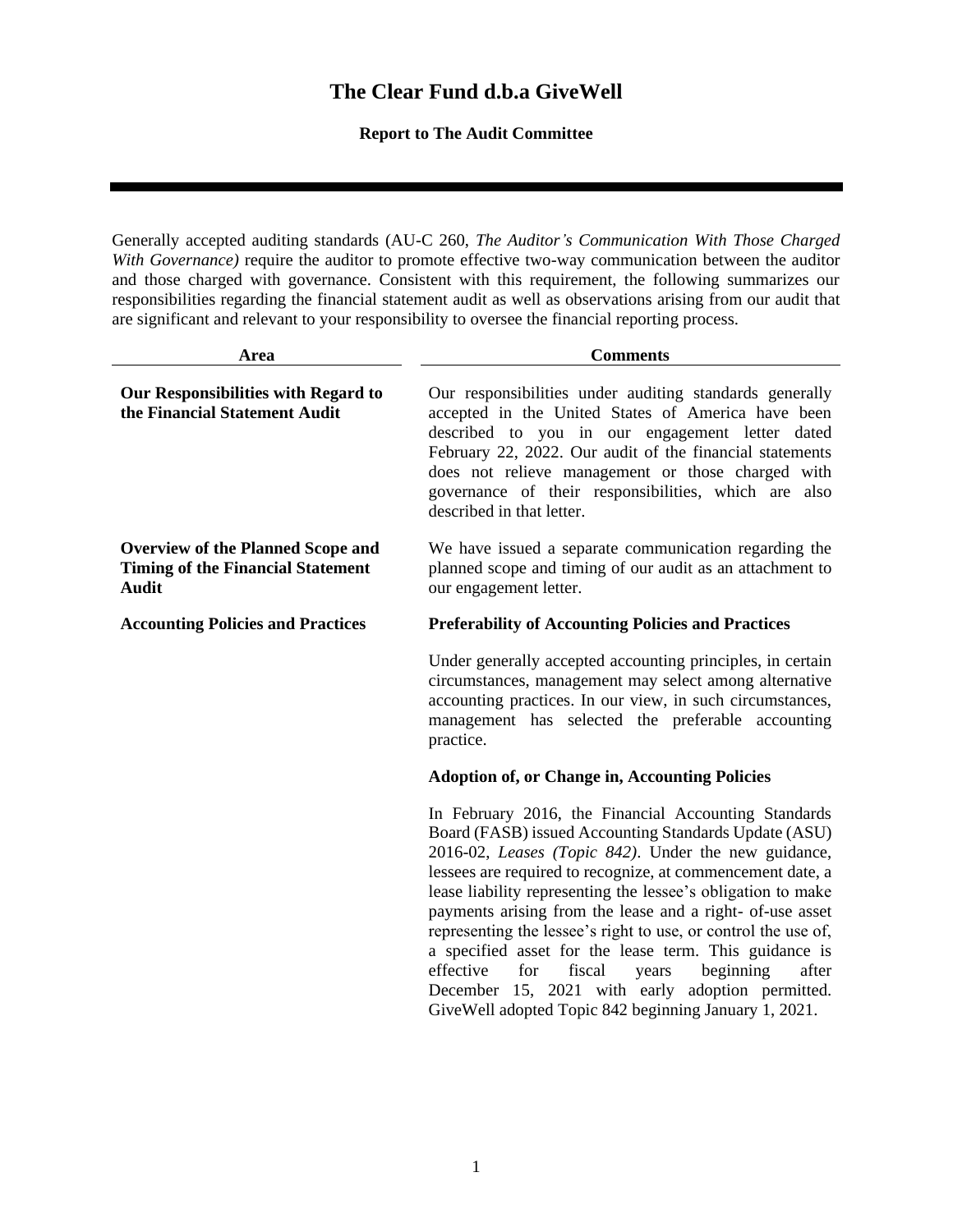# **Required Communications**

| Area                                                    | <b>Comments</b>                                                                                                                                                                                                                                                                                                                                                                                                               |
|---------------------------------------------------------|-------------------------------------------------------------------------------------------------------------------------------------------------------------------------------------------------------------------------------------------------------------------------------------------------------------------------------------------------------------------------------------------------------------------------------|
| <b>Accounting Policies and Practices</b><br>(Continued) | GiveWell did not adopt any other significant new<br>accounting policies, nor have there been any other changes<br>in existing significant accounting policies during the<br>current period. Significant accounting policies used by<br>GiveWell are described in detail in the notes to the financial<br>statements.                                                                                                          |
|                                                         | <b>Significant Unusual Transactions</b>                                                                                                                                                                                                                                                                                                                                                                                       |
|                                                         | We did not identify any significant unusual transactions.                                                                                                                                                                                                                                                                                                                                                                     |
|                                                         | <b>Management's Judgments and Accounting Estimates</b>                                                                                                                                                                                                                                                                                                                                                                        |
|                                                         | Accounting estimates are an integral part of the preparation<br>of financial statements and are based upon management's<br>current judgment. The process used by management<br>encompasses its knowledge and experience about past and<br>current events, and certain assumptions about future events.<br>You may wish to monitor throughout the year the process<br>used to determine and record these accounting estimates. |
|                                                         | The following describes the significant accounting estimate<br>reflected in GiveWell's December 31, 2021 financial<br>statements:                                                                                                                                                                                                                                                                                             |
|                                                         | Functional allocation of expenses - directly<br>identifiable expenses are charged to the related<br>program or service benefited. Indirect expenses are<br>and services based<br>allocated to programs<br>principally on the percentage of personnel time<br>spent in each area; and, to a lesser extent, based on<br>a percentage of donors who donate funds to<br>programs versus those who donate unrestricted<br>funds.   |
|                                                         | Lease right-of-use asset and lease liability discount<br>rate - to calculate the lease right-of-use asset and<br>lease liability, GiveWell uses a discount rate<br>derived from the incremental borrowing rate, the<br>rate of interest GiveWell would have to pay to<br>borrow on a collateralized basis over a similar term<br>an amount equal to the lease payments in a similar<br>economic environment                   |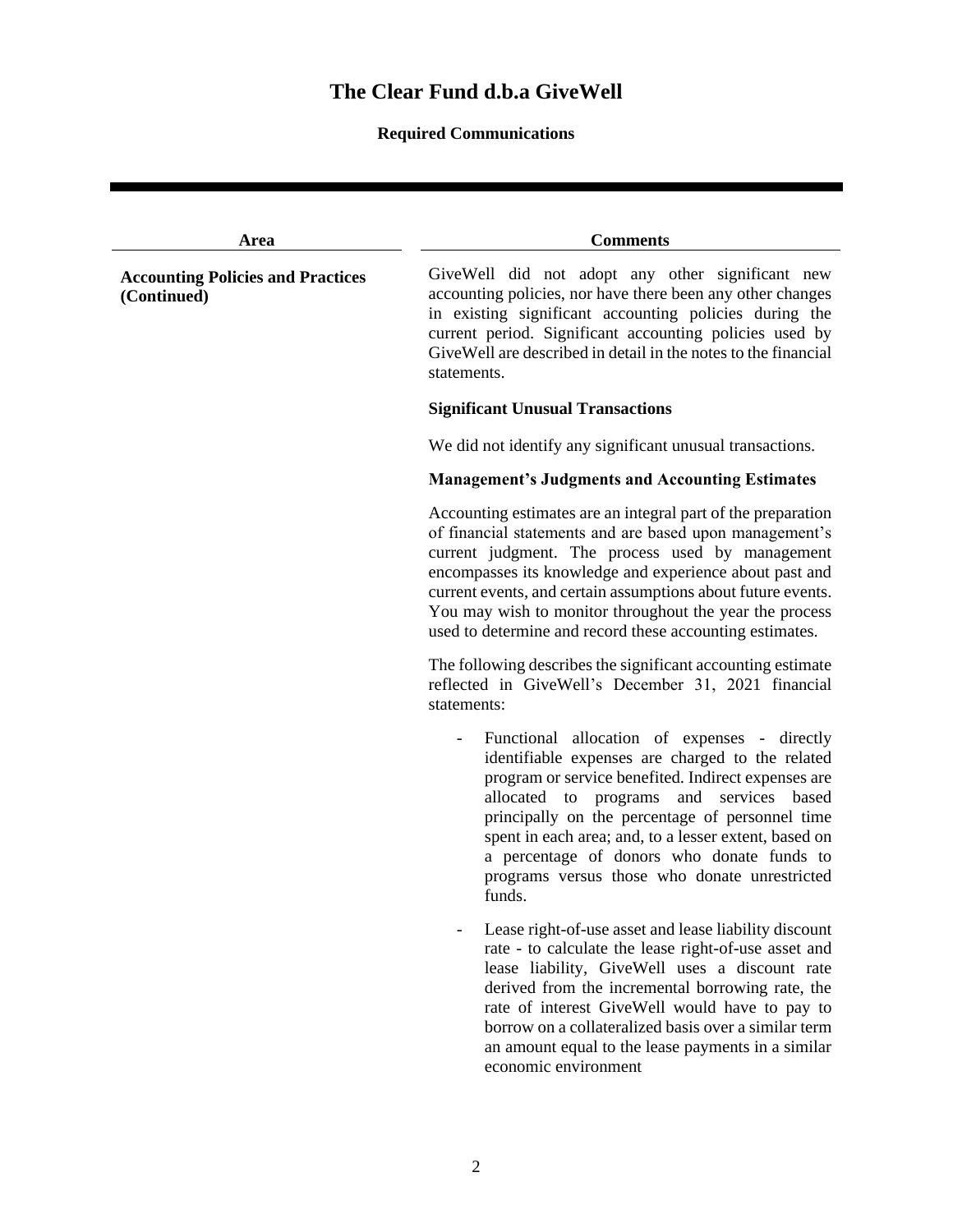# **Required Communications**

| Area                                                                                | <b>Comments</b>                                                                                                                                                                                                                                                                        |
|-------------------------------------------------------------------------------------|----------------------------------------------------------------------------------------------------------------------------------------------------------------------------------------------------------------------------------------------------------------------------------------|
|                                                                                     | GiveWell's processes for estimates appear reasonable,<br>consistent with prior years and consistent with industry<br>practice and accounting principles generally accepted in the<br>United States of America.                                                                         |
| <b>Audit Adjustments and Uncorrected</b><br><b>Misstatements</b>                    | There were no audit adjustments made to the original trial<br>balance presented to us to begin our audit.                                                                                                                                                                              |
|                                                                                     | We are not aware of any uncorrected misstatements.                                                                                                                                                                                                                                     |
| <b>Disagreements with Management</b>                                                | We encountered no disagreements with management over<br>the application of significant accounting principles, the<br>basis for management's judgments on any significant<br>matters, the scope of the audit, or significant disclosures to<br>be included in the financial statements. |
| <b>Consultations with Other</b><br><b>Accountants</b>                               | With the exception of the engagement of BPM to provide<br>accounting services, we are not aware of any consultations<br>management had with other accountants about accounting<br>or auditing matters.                                                                                 |
| <b>Significant Issues Discussed with</b><br><b>Management</b>                       | No significant issues arising from the audit were discussed<br>or were the subject of correspondence with management.                                                                                                                                                                  |
| <b>Significant Difficulties Encountered</b><br>in Performing the Audit              | We did not encounter any difficulties in dealing with<br>management during the audit.                                                                                                                                                                                                  |
| <b>Significant Written Communications</b><br><b>Between Management and Our Firm</b> | The written communications between our Firm and<br>management of GiveWell are the representation letter<br>provided to us by management (available upon request) and<br>a letter reporting control recommendations (attached).                                                         |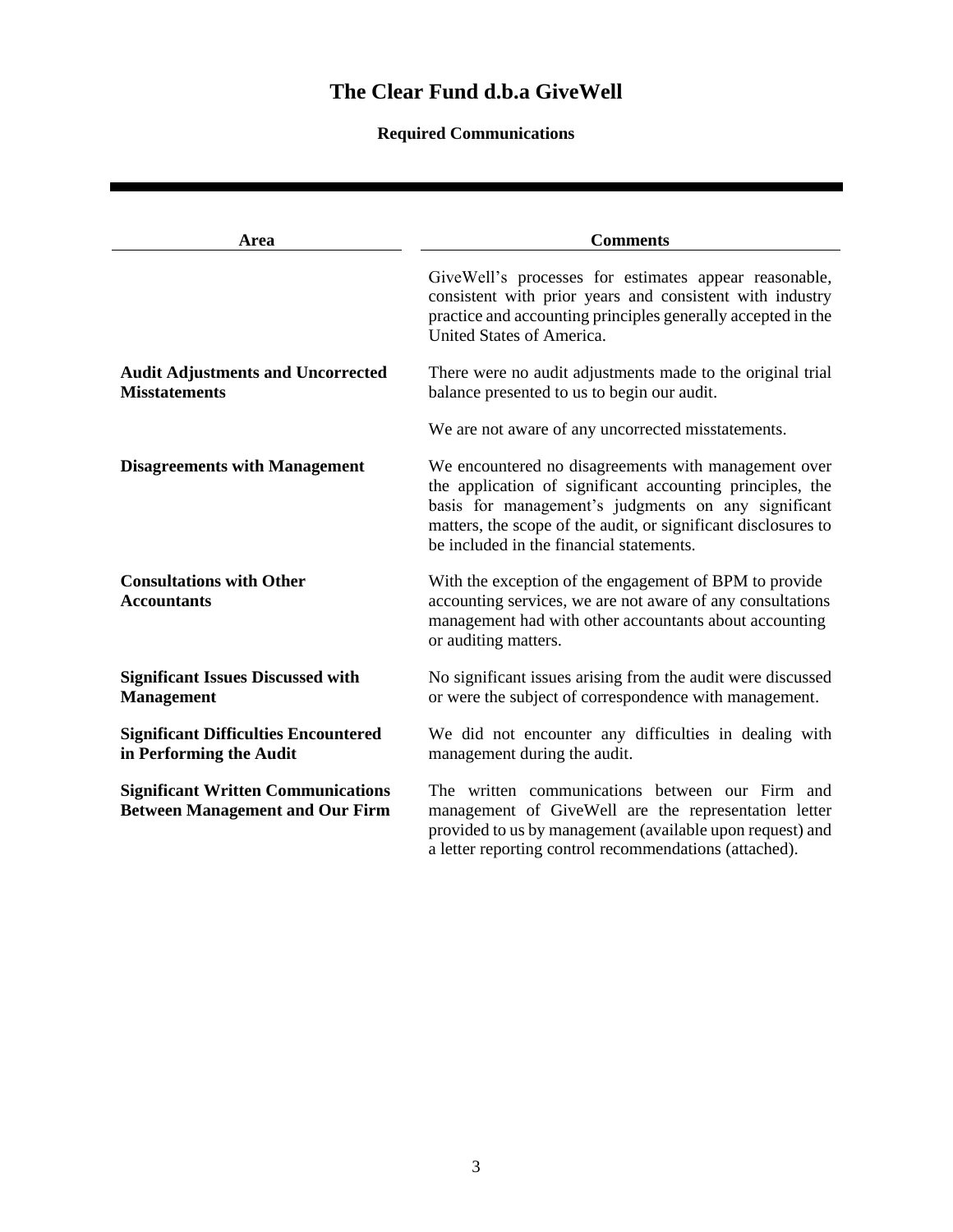

**A Century Strong** 

May 31, 2022

TO MANAGEMENT THE CLEAR FUND d.b.a. GiveWell San Francisco, California

In planning and performing our audit of the financial statements of **THE CLEAR FUND d.b.a. GIVEWELL (GiveWell)** as of and for the year ended December 31, 2021, in accordance with auditing standards generally accepted in the United States of America, we considered GiveWell's internal control over financial reporting (internal control) as a basis for designing audit procedures that are appropriate in the circumstances for the purpose of expressing our opinion on the financial statements, but not for the purpose of expressing an opinion on the effectiveness of GiveWell's internal control. Accordingly, we do not express an opinion on the effectiveness of GiveWell's internal control.

A deficiency in internal control exists when the design or operation of a control does not allow management or employees, in the normal course of performing their assigned functions, to prevent, or detect and correct, misstatements on a timely basis.

A material weakness is a deficiency, or a combination of deficiencies, in internal control, such that there is a reasonable possibility that a material misstatement of the entity's financial statements will not be prevented, or detected and corrected, on a timely basis.

Our consideration of internal control was for the limited purpose described in the first paragraph and was not designed to identify all deficiencies in internal control that might be material weaknesses. Given these limitations, we did not identify any deficiencies in internal control during our audit that we consider to be material weaknesses. However, material weaknesses may exist that have not been identified.

Hood : Strong LLP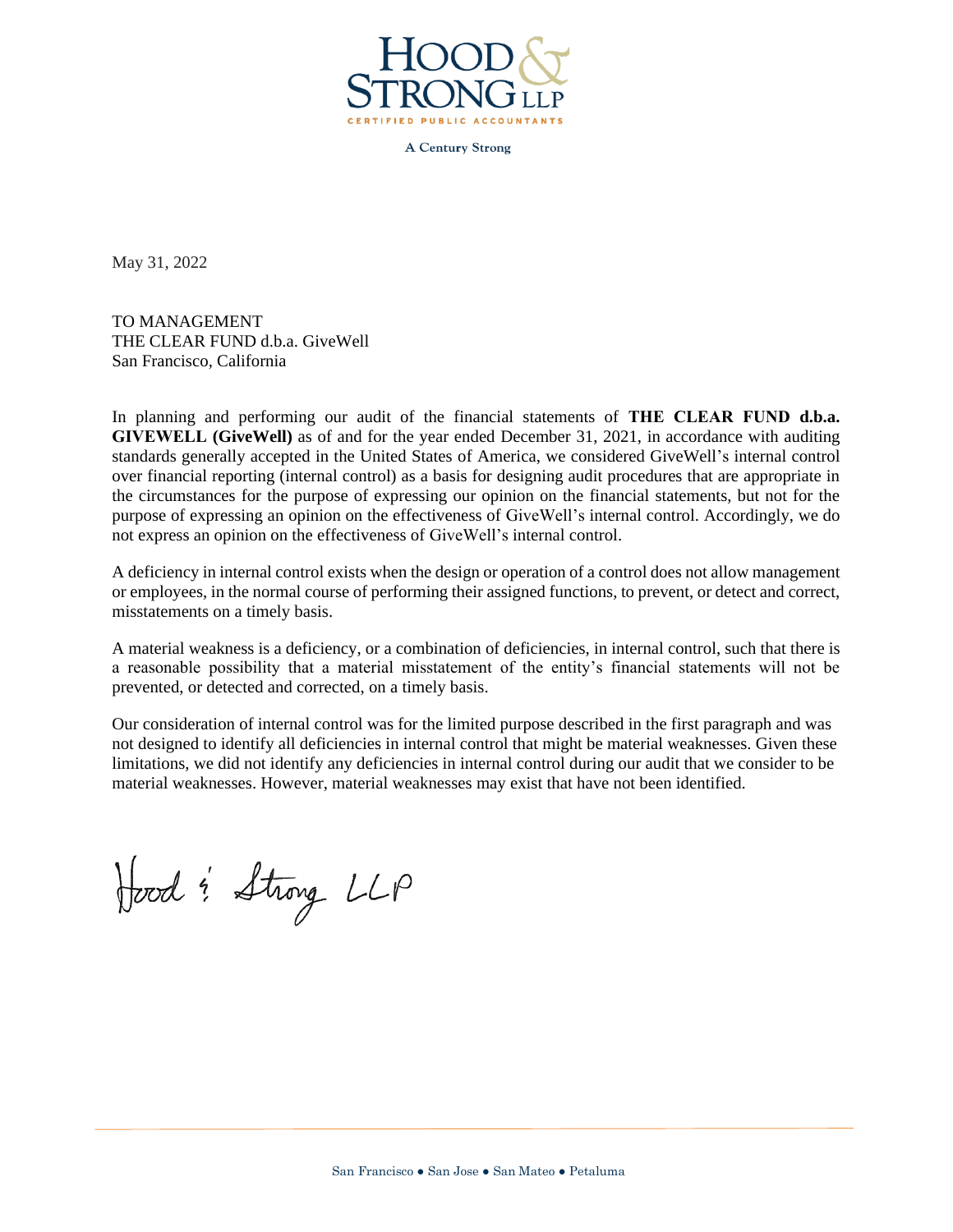TO THE AUDIT COMMITTEE THE CLEAR FUND d.b.a. GIVEWELL May 31, 2022 Page 2

## **CURRENT YEAR RECOMMENDATION**

# **Accounting Standards Update (ASU) 2020-07 - Presentation and disclosure by NFP entities for contributed nonfinancial assets (gifts in-kind).**

This new accounting pronouncement changes required presentation for in-kind contributions other than financial assets. The first element will require separate presentation on the statement of activities (GiveWell already complies) and the second element will require additional disclosure about how the in-kind gifts were utilized (in program, part of management and general or fundraising), donor restrictions associated with the gifts and valuation techniques employed. While it is unlikely that the adoption of this ASU will prove challenging for GiveWell, we recommend that management develop an implementation plan and begin to accumulate the necessary information for disclosure purposes. It becomes effective in 2022.

## **STATUS OF PRIOR YEAR SIGNIFICANT DEFICIENCY**

#### **Net Asset Classifications**

#### *Observation*

We noted that in the fiscal year ending December 31, 2020, GiveWell accounted for new internally designated funds alongside its donor restricted funds (because the designations and restrictions were virtually identical). While none of the funds were improperly allocated, the manner in which funds were being tracked did result in a misclassification of approximately \$3.8 million in revenue with an off-setting error in grant expense, resulting in no impact to the overall change in net assets.

#### *Recommendation*

We recommend that GiveWell update its net asset tracking schedule to allow for easier reconciliation of additions to board designated funds, along with new contributions containing donor restricted funds. The supervisory review should include a reconciliation of both restricted gifts and any new board designations. This is necessary to achieve accurate and reliable accounting and financial reporting.

#### *Status*

The recommendation has been implemented.

Following are descriptions of identified deficiencies in internal control that we determined did not constitute a significant deficiency or material weakness:

## **STATUS OF PRIOR YEAR RECOMMENDATIONS**

#### **Check Sequence**

#### *Observation*

During our testing, we noted that GiveWell keeps multiple manual checkbooks for the same bank account. Checks were written out of sequence leaving multiple checks unwritten out of each checkbook and unnecessarily complicating bank reconciliations and control of blank checks.